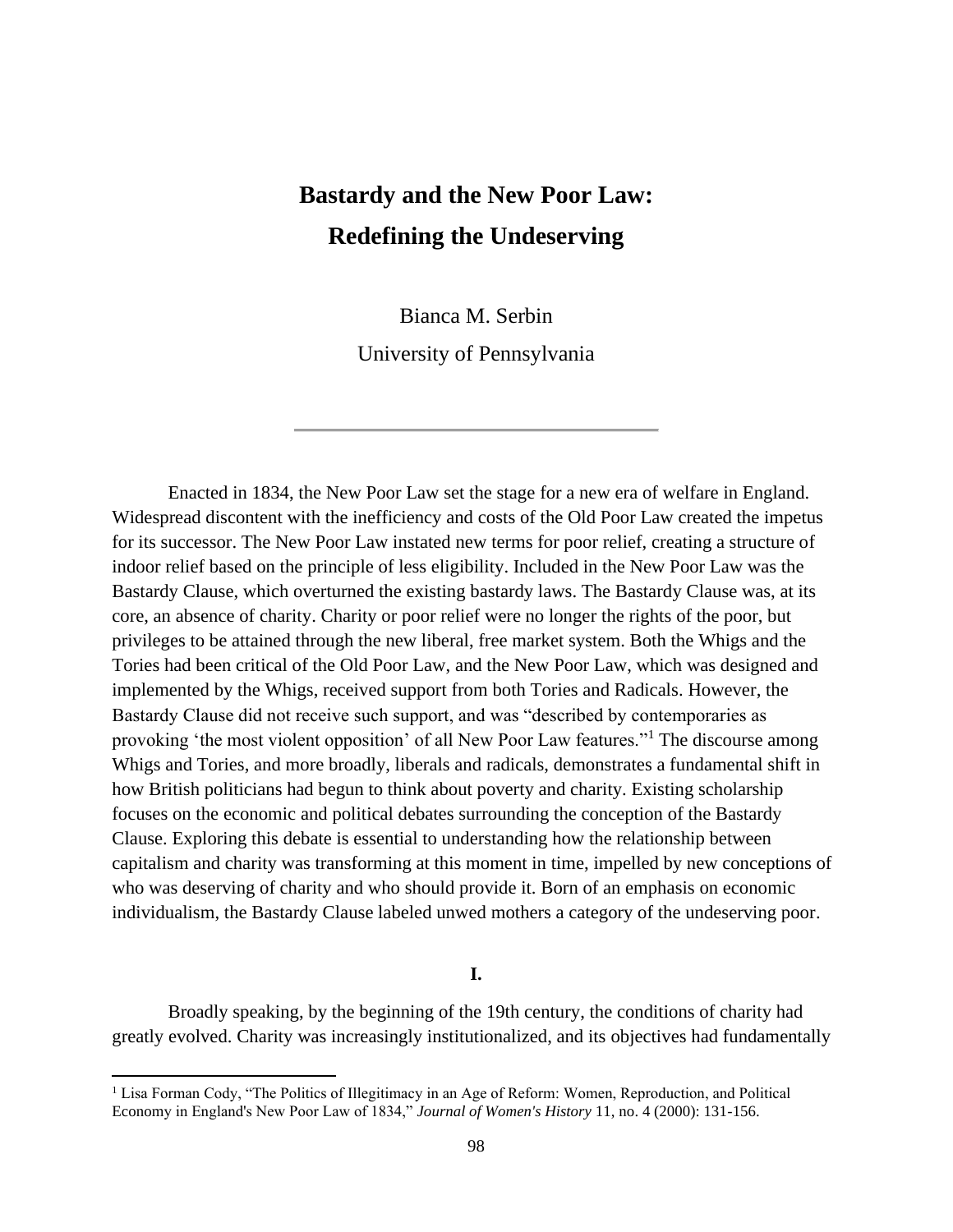changed. Considering earlier conceptions of charity is requisite to understanding why the New Poor Law marks the codification of new thinking about poor relief.

The English poor laws were first developed in the 16th century and remained in existence until the 20th century. Voluntary charity also existed outside of the poor laws. However, over time, "the priorities of state and society shifted towards more, not less, public welfare," and charity became increasingly part of the state's agenda.<sup>2</sup> Although more informal efforts to target poverty existed during the  $14<sup>th</sup>$  and  $15<sup>th</sup>$  centuries, the Poor Law of 1597-1601 laid the groundwork for a national system. In 1601, the Act for the Relief of the Poor––commonly known as the Elizabethan Poor Law––created a formal system by which "each parish was to be responsible for the maintenance of its own poor."<sup>3</sup> The law created the position of "Overseers of the Poor of the same Parish." These overseers were responsible for

"Setting to work the Children of all such whose Parents shall not by the said Churchwardens and Overseers, or the greater Part of them, be thought able to keep and maintain their Children: And also for setting to work all such Persons, married or unmarried, having no means to maintain them, and use no ordinary and daily Trade of Life to get their living by."

The law distinguishes between outdoor and indoor relief, two different methods of allocating charity. The above provision refers to the sanction of indoor relief. The overseers were also required to collect "competent Sums of Money for and towards the necessary Relief of the Lame, Impotent, Old, Blind, and such other them being Poor, and not able to work."<sup>4</sup> Thus, the Old Poor Law offered relief to several categories of the poor: the deserving and able-bodied, as well as the impotent. One of the major attributes of the old poor laws was its "reliance on the parish as a unit of government."<sup>5</sup> Indeed, the Old Poor Law was far more local than its replacement, and its operations depended on the leadership of local Justices of the Peace. This parish-based system of aid prioritized the poor within a community. The poor laws would eventually transform into a system that implicated the government in more nuanced ways.

The Elizabethan Poor Law does not specifically address the question of bastardy, which was regulated in subsequent legislation. The Bastardy Law of 1733 stated that "'any Single woman [who] shall be delivered of a Bastard Child which shall be chargeable or likely to become chargeable' was to be brought by the parish to be examined on oath before two magistrates." The putative father of a bastard child was required to pay a weekly sum toward the care of the child. The mother would also pay a lesser sum "'so long as the said bastard child shall be chargeable to the said parish.'"<sup>6</sup> The legislation of 1733 can be said to have "reflect[ed] formally what had

<sup>2</sup> Alan J. Kidd, *State, Society, and the Poor In Nineteenth-Century England*, (Houndmills, Basingstoke, Hampshire: Macmillan Press, 1999), 66.

<sup>3</sup> J. D. Marshall, *The Old Poor Law, 1795-1834,* 2nd ed. (Houndsmills, Basingstoke, Hampshire: Macmillan, 1985), 10.

<sup>4</sup> "An Act for the Relief of the Poor," (1601). http://www.workhouses.org.uk/poorlaws/1601act.shtml.

<sup>5</sup> Marshall, *The Old Poor Law, 1795-1834,* 9.

<sup>6</sup> From 6 George II c. 31, *An Act for the Relief of Parishes and other Places from such Charges as may arise from Bastard Children Born in the same* (1733)., as quoted in Nutt, 337.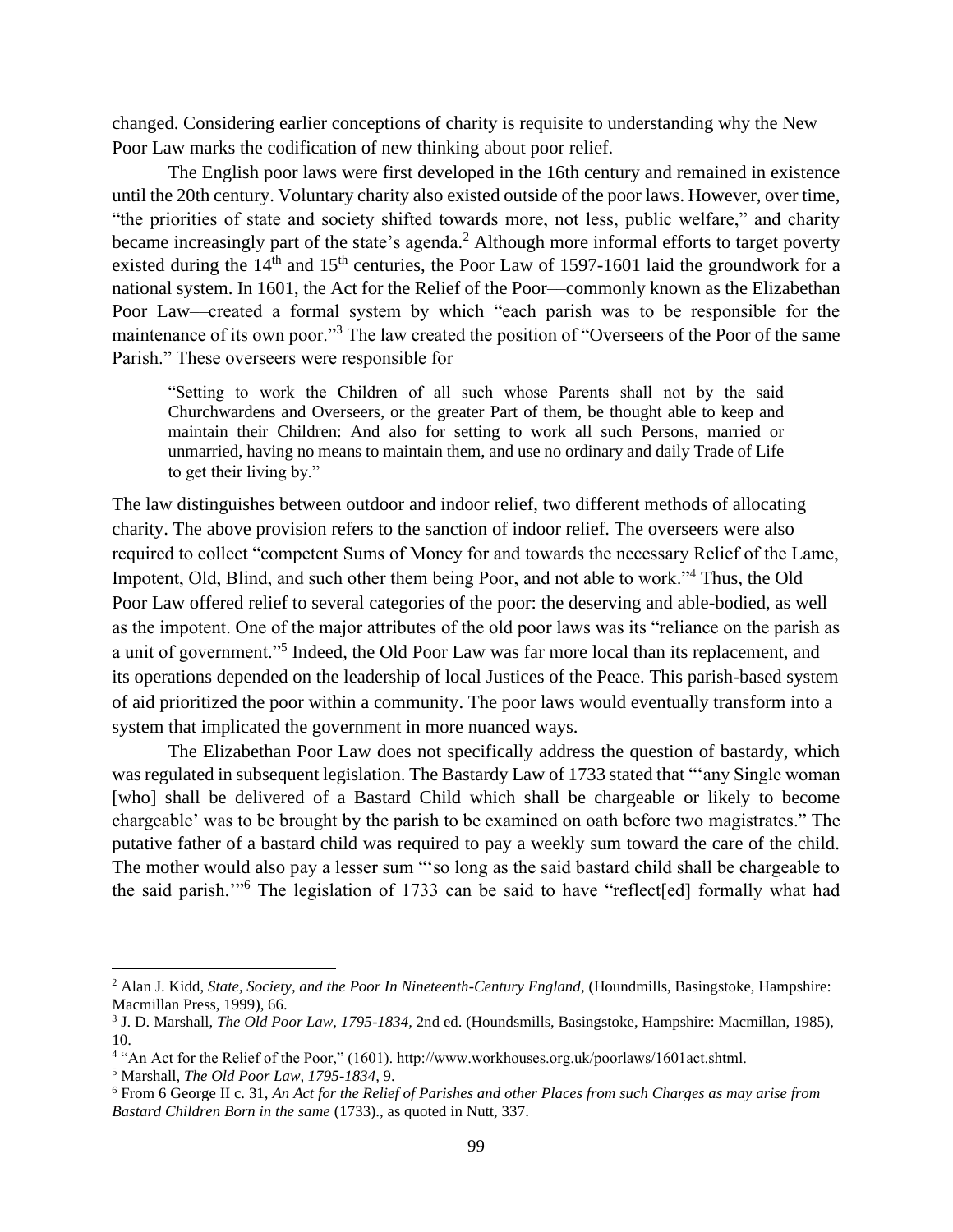probably always existed as a de facto gendered division of parental labour: mothers as primary carers, and fathers as financially responsible."<sup>7</sup>

From the 16th to the 18th century, "public relief" was largely available to those who were unable to work. In 1782, Gilbert's Act allocated relief to the "able-bodied" by making it so that they did not have to enter the workhouse. The 1795 Speenhamland system attempted to diminish poverty by supplementing wages. By and large, the old poor laws did not enforce consistent rules; their application varied by locality due to "differences in trade, industry or agriculture."<sup>8</sup> Some historians believe that the local nature of the poor laws may have led to "greater humanity, and sometimes to more extensive, well-meant and indiscriminate granting of relief to individuals."<sup>9</sup> By 1795, the administration and effectiveness of the poor laws was increasingly called into question, a fact which would, in the eyes of the state, necessitate the reform that was to be implemented in 1834.

Traditionally, women were disproportionately favored by relief efforts. In the village of Campton and the town of Shefford between 1770 and 1834, aid was largely tied to life-cycle poverty. Women were more likely to receive relief than almost any other category of people, with exception of the elderly.<sup>10</sup> In Campton and Shefford, "broken families"—those that were composed of widows and their children or unmarried mothers––were more likely to receive aid than "complete families."<sup>11</sup> The overseers' efforts to support unwed mothers suggests that they "showed less sympathy to the poverty of couple-headed families than to lone parent ones."<sup>12</sup>

Gendered notions of work had existed for millennia before the poor laws, well-documented in ancient texts including the Bible. In the 19th century, as the period of industrial revolution altered the English economy, the gendered division of labor became ingrained in the development of English capitalism. Women were expected to participate in the economy and earn their own wages. Technological innovations created new roles for women in the factory, though women had been important economic players in the 18th century prior to industrialization. However, "the gendered distribution of work was the outcome neither of the requirements of capitalism nor of economic forces."<sup>13</sup> In the 19th century, this gendered division of work––that which designated women to the home and men to the workplace––became a sustaining factor of capitalism. It became "relevant to the stability both of the industrial capitalist system and of society more generally."<sup>14</sup> Despite the fact that industrialization and factory employment opportunities enabled women to become more independent by earning their own salary, they could not subsist on their wages alone, but only on their wages in combination with some other supplement.<sup>15</sup>

<sup>7</sup> Thomas Nutt, "Illegitimacy, Paternal Financial Responsibility, and the 1834 Poor Law Commission Report: The Myth of the Old Poor Law and the Making of the New," *The Economic History Review* 63, no. 2 (2010): 337. <sup>8</sup> Marshall, *The Old Poor Law, 1795-1834,* 12.

<sup>9</sup> Ibid*,* 9-10.

<sup>10</sup> Samantha Williams, *Poverty, Gender and Life-Cycle Under the English Poor Law, 1760-1834*, (Woodbridge, Suffolk: Boydell Press, 2011), 124-125.

<sup>11</sup> Williams, *Poverty, Gender and Life-Cycle Under the English Poor Law, 1760-1834*, 125.

<sup>12</sup> Ibid, 164.

<sup>13</sup> Katrina Honeyman, *Women, Gender, and Industrialisation In England, 1700-1870* (New York: St. Martin's Press, 2000), 52.

<sup>14</sup> Honeyman, *Women, Gender, and Industrialisation In England*, 53.

<sup>&</sup>lt;sup>15</sup> Ibid, 54.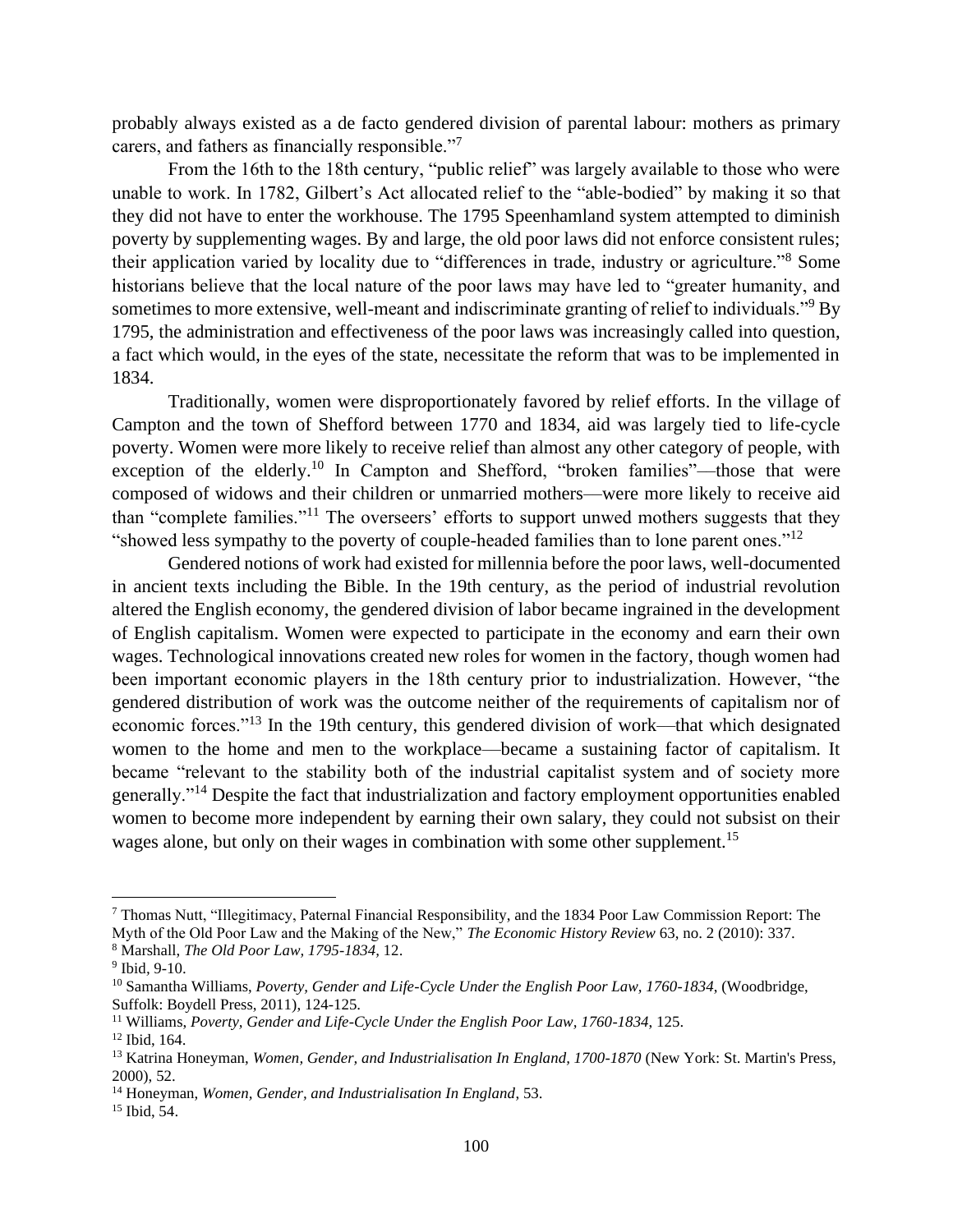The old poor laws were largely regarded as problematic and ineffective. This was inevitable, given that the poor laws had been designed for a paternalistic economic system by which the government regulated economic activity.<sup>16</sup> By the end of the 18th century, poverty had become a genuine societal problem in England. Charity was no longer simply about helping the poor, but about alleviating a social issue. In 1832, the Poor Law Commission was charged with investigating the current state of the poor laws. The *Poor Law Commissioners' Report* was completed in 1834, and in it, the commissioners proposed that: "All relief whatever to ablebodied persons or to their families, otherwise than in well-regulated workhouses [...] shall be unlawful."<sup>17</sup> This limited, government-imposed conception of charity differs greatly from what was envisioned under the Old Poor Law. The economic changes that took place over these few hundred years can account for why thinking about the ideas of giving and receiving transformed.

### **II.**

Reformer Edwin Chadwick and political economist Nassau Senior were the two primary authors of the 1834 *Poor Law Commissioners' Report*, though seven other royal commissioners contributed to its authorship.<sup>18</sup> Though scholars have cautioned against overestimating the role of "theorists and officials" in the formation of the New Poor Law, the influence of Chadwick and Senior remain paramount in that they advanced "a powerful and principled hostility to the practice of paternalism, and an optimism about the ability of a free economy to secure the social order of the countryside in its stead."<sup>19</sup>

Though there were variations in their views, both Chadwick and Senior ascribed to laissezfaire views of the economy and of welfare. Senior believed that the "scope of governmental interference [...] must be limited to activities which would not diminish 'industry, forethought, and charity,' but he acknowledged that the government played a necessary role in intervening where public welfare was overtly threatened."<sup>20</sup> The Whigs' understanding of economics and policy was greatly influenced by Benthamites––those who had adopted the theories and ideas of Jeremy Bentham.<sup>21</sup> Indeed, Chadwick was a devout Benthamite, and Bentham's utilitarian views can thus be said to have shaped Chadwick's thinking about poor relief. Chadwick sought serious reform of the poor laws. He aspired toward a system that would work to the advantage of the independent

<sup>16</sup> Kidd, *State, Society, and the Poor*, 14.

<sup>17</sup> Poor Law Commissioners, *The poor laws, their present operation, and their proposed amendment, chiefly drawn from the evidence and reports of the Poor-Law Commissioners* (London: C. Knight, 1834), 262.

<sup>18</sup> Peter Mandler, "Tories and Paupers: Christian Political Economy and the Making of the New Poor Law," *The Historical Journal* 33, no. 1 (1990): 81.

<sup>19</sup> Ibid, 82.

<sup>20</sup> Nicholas C. Edsall, *The Anti-Poor Law Movement, 1834-44* (Manchester, Eng.: Manchester University Press, 1971), 5.

<sup>&</sup>lt;sup>21</sup> The Benthamites were "an older generation of utilitarians" who ascribed to Bentham's theory of utility. The axiom most commonly associated with Bentham's utilitarianism is that "the greatest happiness of the whole community ought to be the end pursued in all human actions." This principle was applied on a societal level by the Benthamites, who believed that that which benefitted the majority was best for society. For a more detailed description of Bentham's theory, see Atkinson, Charles Milner, *Jeremy Bentham; His Life and Work.* London: Methuen & co., 1905.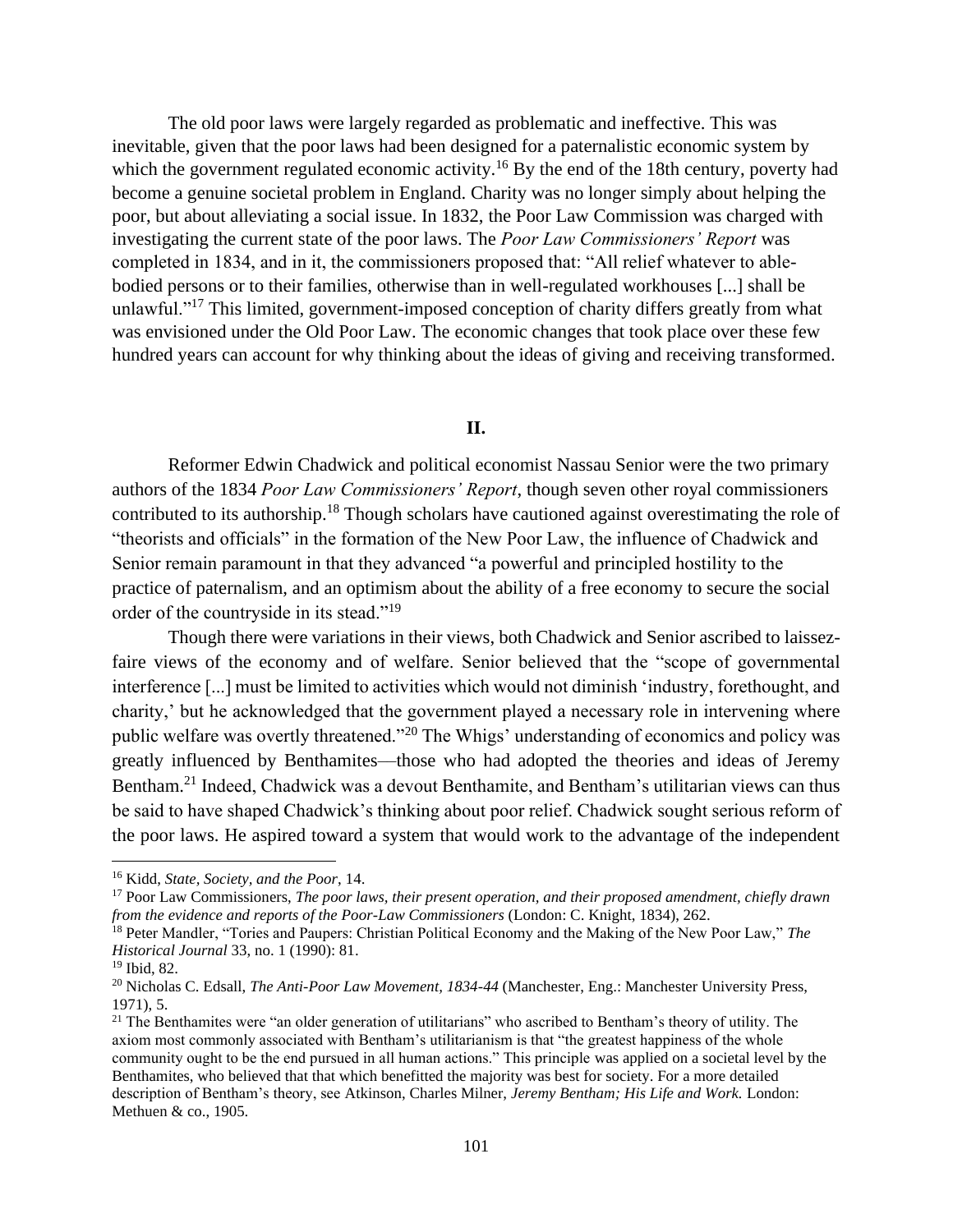laborers and, more broadly, the labor market.<sup>22</sup> Thomas Malthus' theories are also evident in the text of the Commissioners. A contemporary of the poor law Commissioners, Malthus himself was an outspoken opponent of the Old Poor Law. In his 1795 book *An Essay on the Principle of Population*, he wrote,

"The poor laws of England tend to depress the general condition of the poor in these two ways. Their first obvious tendency is to increase population without increasing the food for its support. […] Secondly, the quantity of provisions consumed in workhouses upon a part of the society that cannot in general be considered as the most valuable part diminishes the shares that would otherwise belong to more industrious and more worthy members, and thus in the same manner forces more to become dependent."<sup>23</sup>

Malthus believed that the poor law depressed the conditions of society without actually relieving the struggles of the poor. In their 1834 report, the Commissioners state that:

"It is now our painful duty to report, that in the great part of the districts which we have been able to examine, the fund, which the [Elizabethan Poor Law] directed to be employed in setting to work children and persons capable of labour, bust using no daily trade, and in the necessary relief of the impotent, is applied to purposes opposed to the letter, and still more to the spirit of that Law, and destructive to the morals of the most numerous class, and to the welfare of all."<sup>24</sup>

They echo Malthus' statements that the poor laws are opposed to the "welfare of all." Evident is a greater concern for the organization and stability of society.

Like Malthus, Senior was preoccupied by the economic factors that could limit population growth. In 1850, he would publish *Political Economy*, "an outline of the Science which treats of the Nature, the Production, and the Distribution of Wealth."<sup>25</sup> Senior believed that the "Science of Political Economy" rested on four main propositions, the second of which was that "the Population of the world, or, in other words, the number of persons inhabiting it, is limited only by moral or physical evil, or by fear of a deficiency of those articles of wealth which the habits of the individuals of each class of its inhabitants lead them to require."<sup>26</sup> Senior cites Malthus, who had determined that there were both preventative and positive checks to population growth: "The first are those which limit fecundity, the second those which decrease longevity. The first diminish the number of births, the second increase that of deaths."<sup>27</sup> Senior's agreement with Malthus suggests that concerns about population size were at the forefront of debate surrounding the Old and New Poor Laws.

The *Poor Law Commissioners' Report* was informed by the testimony of poor-rate collectors, vestries, and overseers from across the country. These overseers provided the evidence

<sup>25</sup> Nassau William Senior, *Political economy* (London: J.J. Griffin, 1850), 1.

<sup>22</sup> Edsall, *The Anti-Poor Law Movement*, 6-7.

<sup>23</sup> Thomas Robert Malthus, *An Essay on the Principle of Population* (1798; reprint, Harmondsworth, England: Penguin, 1970), 34-35.

<sup>24</sup> Poor Law Commissioners, *The poor laws, their present operation, and their proposed amendment*.

<sup>26</sup> Ibid, 26.

 $27$  Ibid, 31.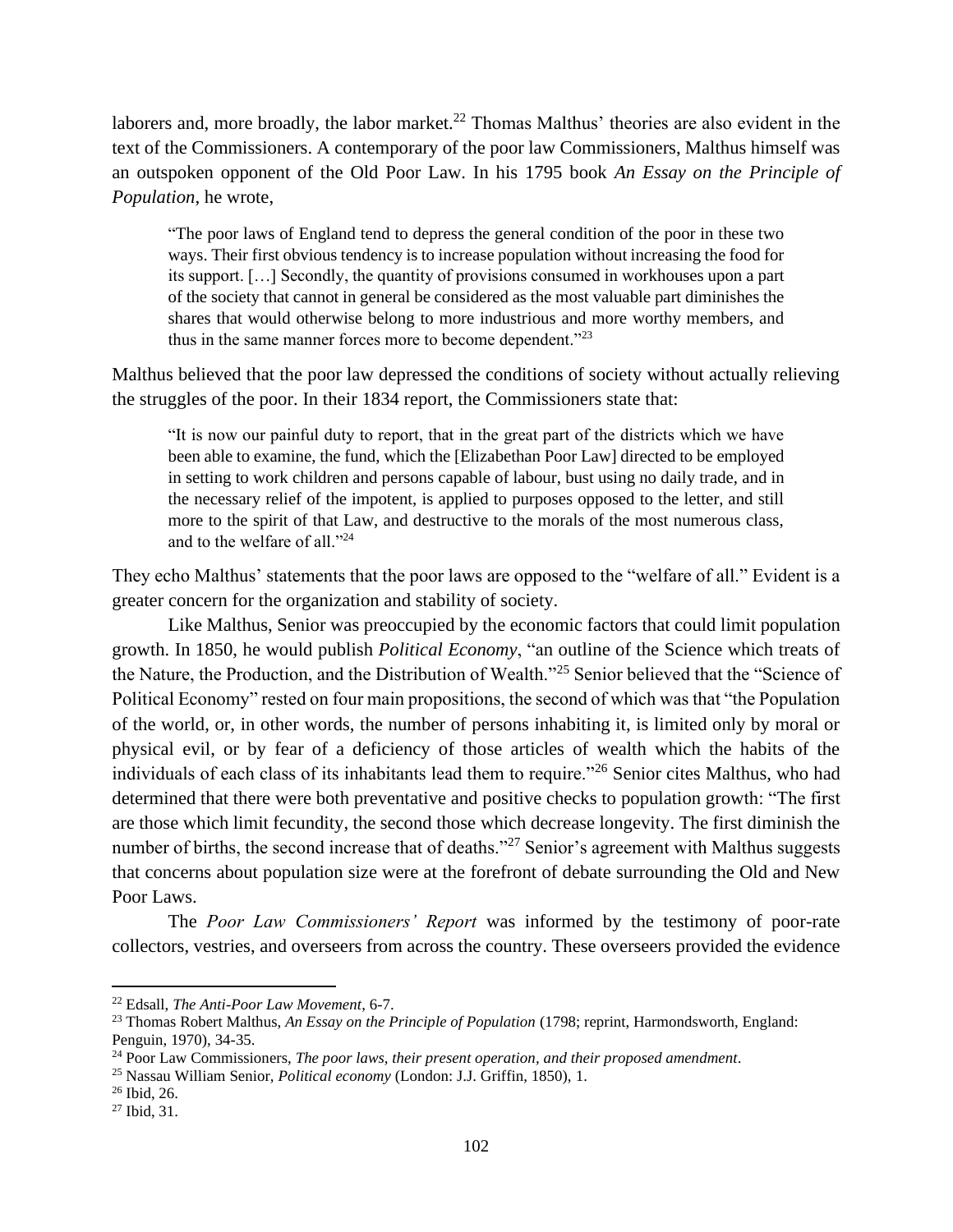upon which the Commissioners based their conclusions about the severity of bastardy. Some of these overseers had given testimony before the House of Lords' Committee on Poor Laws in 1831. Others had provided written evidence to the Commissioners on the state of bastardy in their towns. One source of such evidence was Absalom Barnett––the assistant overseer of St. Mary's parish in Nottingham—who submitted his report to the Commissioners in 1833.<sup>28</sup> In it, he ventures to record the causes of pauperism as he observed them. Barnett devotes an entire chapter to bastardy, "the most prolific of all the causes productive of the pauperism in large towns." "The pauperism of bastardy is generally the result of vicious indulgence, essentially degrading in its character, and permanent in its effects," Barnett writes.<sup>29</sup> He emphasizes the burden placed on parishes. Barnett's text is one contemporary example of why bastardy was perceived as such an enormous social issue. As he describes it, the bastardy laws were a cause of poverty themselves: as a provision of welfare, they had accomplished the opposite of what they were intended to do. Scholars have debated the validity of these claims, pointing out that the report lacks quantitative corroboration for the anecdotal evidence included.<sup>30</sup>

Similarly, in a letter to both houses of Parliament entitled "Consequences Resulting from the Poor Laws in England," an anonymous author speaks of the "disgrace" upheld by the poor laws.<sup>31</sup> This author refers to himself as "A Friend to the Industrious and Oppressed," and, aside from criticizing the old bastardy laws, speaks to the "erroneous notions of charity" established by the poor law.<sup>32</sup> Perhaps the most powerful aspect of his letter is its epigraph, which reads: "Among a multitude embarked in the same vessel, there are several that, in a tempest, would rather perish than work." The author of the epigraph is Joseph Addison, an English poet and essayist who occupied government positions under the Whigs in the 18th century. The epigraph condemns the idle, those who would "rather perish than work." This sentiment recurs later in the letter, where the author writes,

"The Poor's Rate in England is a bounty on population, and equally so on idleness. The higher, or even middle classes, do not marry if portionless, because it would aggravate the evil. Paupers have no such forbearance; matrimony is to them the direct road to parochial provision. […] The finger of contempt and scorn is justly pointed at those who may

<sup>&</sup>lt;sup>28</sup> Absalom Barnett is known as one of the Nottinghamshire Reformers. Also from Nottingham was George Nicholls, one of the poor law commissioners. Barnett is described as a "stern critic of the Old Poor Law and one who was not inclined to minimize any social evils that might have been thought to flow from its applications." According to scholar J. D. Marshall, Barnett "became known as one of the pioneers of less eligibility." For more information on Barnett and the Nottinghamshire Reformers, see Marshall, J. D. "The Nottinghamshire Reformers and Their Contribution to the New Poor Law." *The Economic History Review*, New Series, 13, no. 3 (1961): 382-96. Accessed December 13, 2020. doi:10.2307/2599510.

<sup>29</sup> A. Barnett, *The poor laws and their administration, being an enquiry into the causes of English pauperism and the failure of measures intended for its relief: also practical suggestions to reduce the amount of parochial assessments and improve the condition of the poor* (London: Simpkin and Marshall, 1833), 21.

<sup>30</sup> Mark Blaug, "The Myth of the Old Poor Law and the Making of the New," *The Journal of Economic History* 23, no. 2 (1963): 177.

 $31$  Though the identity of this author is unknown, his text was very clearly addressed to the Poor Law Commissioners.

<sup>&</sup>lt;sup>32</sup> Friend to the industrious and oppressed, *Consequences resulting from the poor laws in England* (London: T. Flint, 1830), 3.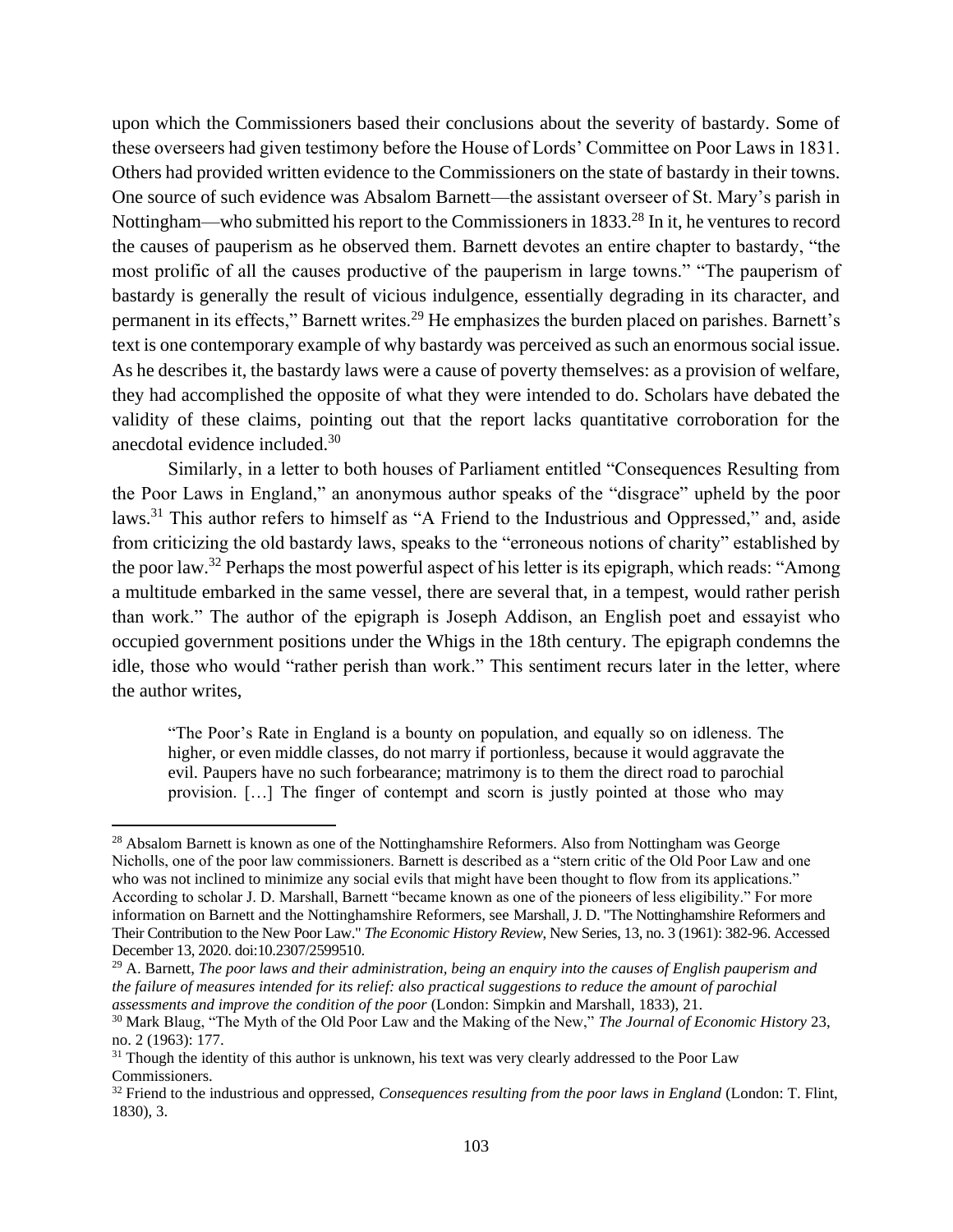publicly seek assistance from this eleemosynary fund; and should a man prosper there in trade, or otherwise, whose ancestor to the almonry for pecuniary aid, it is remembered to his reproach, that some of his progenitors had been mean enough to claim public charity."33

Though this author does not specifically address the issue of bastardy, he exposes the stigma surrounding poverty and charity. Dependence on the eleemosynary, or *charitable*, fund is scornful. The author differentiates the rich from the poor: for paupers, marriage is a path to assistance. Dependence on this aid is something that follows a person: "it is remembered." The text links idleness to poverty, which was an important connection given the growing emphasis on work and productivity in England's industrialized economy. It also bears some marks of utilitarian thinking. The paupers help to "aggravate the evil" resulting from the poor rate, whereas the high and middle classes refrain from doing so. The poor are depicted as a group that, under the system of the Old Poor Law, did not help to maintain the prosperity of the whole of society.

The association between idleness and immorality is established in other texts. Written in 1822 by an unknown author<sup>34</sup>, one text on the topic of the "injustice, immorality, and inhumanity of the present system" states the following:

"Morality is outraged, in every shape, by the present system; not only are improvidence and idleness universally encouraged, and the earnings of prosperity consumed in riot and debauchery, but from the absurd plan, too generally adopted, of equalising the wages of labor from the poor rates, all idea of character, or of motive for its preservation, is set aside; skill and industry are superseded by ignorance and idleness…"<sup>35</sup>

The author disparages the Old Poor Law. According to this author, morality can be understood as the antithesis of "improvidence" and "idleness." The author juxtaposes idleness with "skill and industry," two traits of a burgeoning capitalist system. The author continues to describe how bastardy exists as a result of the Old Poor Law:

"Not only are the most improvident marriages daily contracted, but bastardy, with all its numerous evils, is legally encouraged, inundating the country with a degraded and vicious population. The girl of marriageable age, who brings no other burthen than herself on the parish, boasts of it as an instance of great merit, or of good fortune; [...] and the lower orders of society, having lost all respects for the sacred rights of property, claim and demand on every emergency, whatever may have been their improvidence or misconduct, adequate support for themselves and families."<sup>36</sup>

Bastardy was considered a problem of the poor, and it was one that degraded society by reproducing an impoverished population. There was concern across England about the legality of illegitimacy. The Commissioners argued that by supplying parish aid to those women who were the mothers of illegitimate children, they were encouraging the behavior.

<sup>33</sup> Friend to the industrious and oppressed, *Consequences resulting from the poor laws in England*, 12.

<sup>&</sup>lt;sup>34</sup> There is very little information on this source, other than the fact that it was published in Barnet, a borough of London, in 1822. It helps to elucidate popular attitudes toward the poor law in 19th century England.

<sup>35</sup> *Poor laws: the injustice, immorality, and inhumanity of the present system: and an account of the great success of some new modes of diminishing paupers and pauperism- 5th ed*. (Barnet: Printed and sold by J.J. Cowing, 1822), 2. <sup>36</sup> *Poor laws: the injustice, immorality, and inhumanity of the present system: and an account of the great success of some new modes of diminishing paupers and pauperism- 5th ed.*, 2.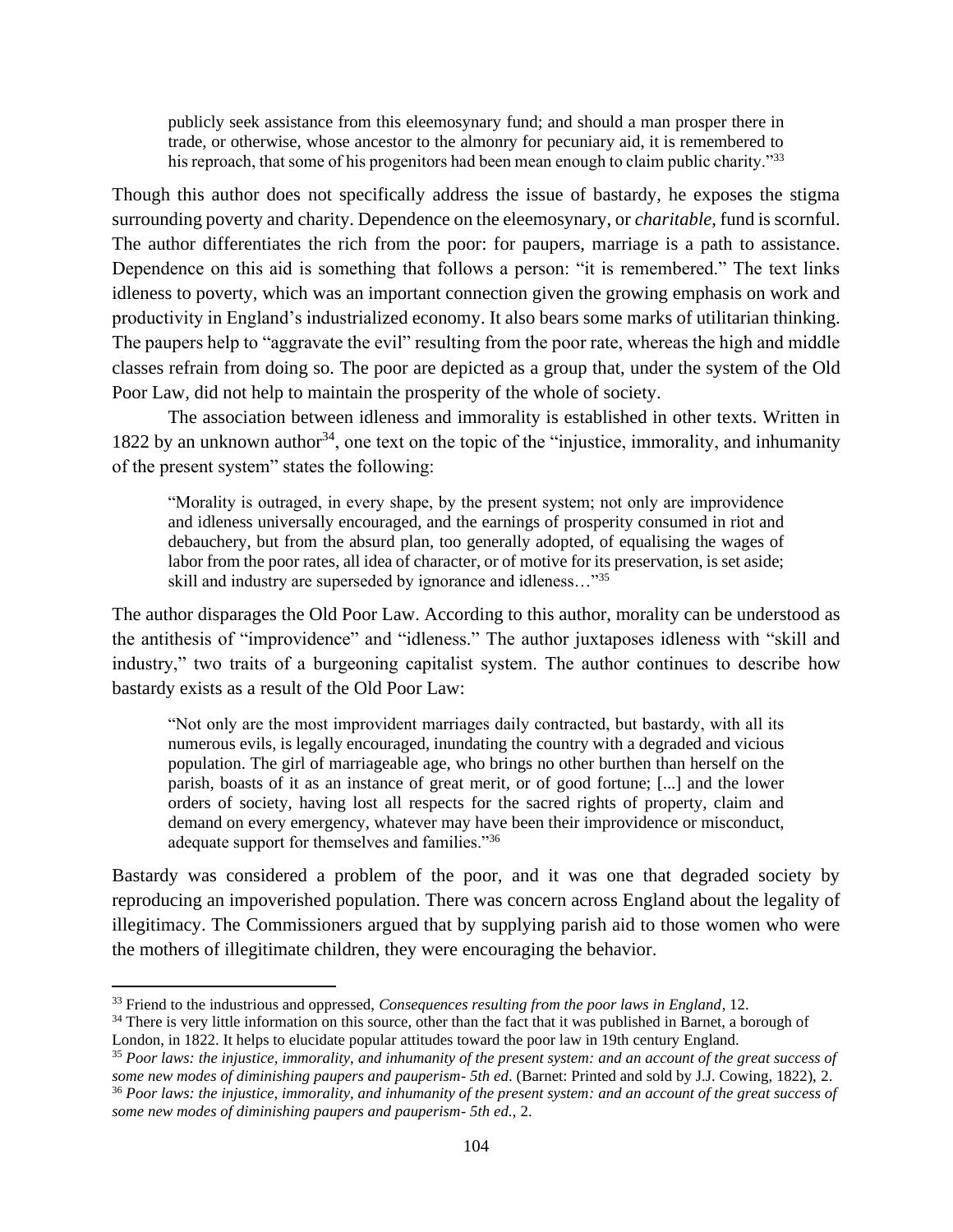The Commissioners cited two main problems with the bastardy laws: that they incentivized women to have more illegitimate children in order to earn a profit off of poor relief, and that they encouraged improvident marriages, whereby women could convince men to marry them after becoming pregnant. In the text of the Commissioners' report, women are predominantly defined and treated as daughters, wives, or widows: women were either accessories to men or were categorized by the absence of men. Inherent in this definition is an understanding that women were not independent actors in societal or economic terms. In the text of their report, the Commissioners describe bastard children as a "great burden [to the] parish," referring to the parish in which the child was born. They continue to recount that under the existing law––the Old Poor Law––the relief of bastard children has caused the "defrauding of the relief of the impotent and aged, true poor of the same parish."<sup>37</sup> The Commissioners distinguish the deserving from the undeserving, citing the "true poor" as those who have been transgressed by the bastardy laws. The Commissioners stress that the existing laws cause more harm to society by obliging the "guilty": "the mode in which they oppress the innocent, revolting as it is, is far less mischievous to society than that by which they punish the guilty."<sup>38</sup> The mothers of illegitimate children were taking unfair advantage of a system that was created to benefit them. This portion of the report is evidence of how Bentham's utilitarianism found its way into the reform efforts of the 19th century. The Commissioners are much more concerned with the threat that the poor posed to the rest of society than with the condition of the poor. The Commissioners even go so far as to allude to the notion of legality, insinuating that the Bastardy Laws have made illegitimate mothers and fathers "guilty."

The old bastardy laws implicated both men and women. The alleged father of a bastard child was required to pay a sum of money for the care of the child: an average of about 2s. or 3s., but ranging from 1s. to about 7s. or 8s., a week.<sup>39</sup> Under the Old Poor Law, parochial authorities served as intermediaries between men and women with the power to "enforce paternal financial responsibility."<sup>40</sup> When the father of a bastard child was unable to pay the sum he owed, the parish "pays to the woman the sum, whatever it may be, that has been charged on the man, whether paid by him or not."<sup>41</sup> According to the Commissioners, "in most cases the sum is as great, in many it is greater, than that for which a child can be put out to nurse, or than that which would be allowed by the parish if it were legitimate and its father dead."<sup>42</sup> The sum provided to mothers of illegitimate children was thought to have exceeded that which was provided for widows or mothers of legitimate children, and because of this, the Commissioners believed that some women felt inspired to mother illegitimate children: "To the woman, therefore, a single illegitimate child is seldom any expense, and two or three are a source of positive profit."<sup>43</sup> Thus, though both fathers

<sup>37</sup> Poor Law Commissioners, *The poor laws, their present operation, and their proposed amendment*, 165.

<sup>38</sup> Ibid, 167.

<sup>39</sup> Ibid, 169.

<sup>40</sup> Nutt, "Illegitimacy, Paternal Financial Responsibility, 337.

<sup>41</sup> Poor Law Commissioners, *The poor laws, their present operation, and their proposed amendment*, 169.

 $42$  Ibid.

 $43$  Ibid.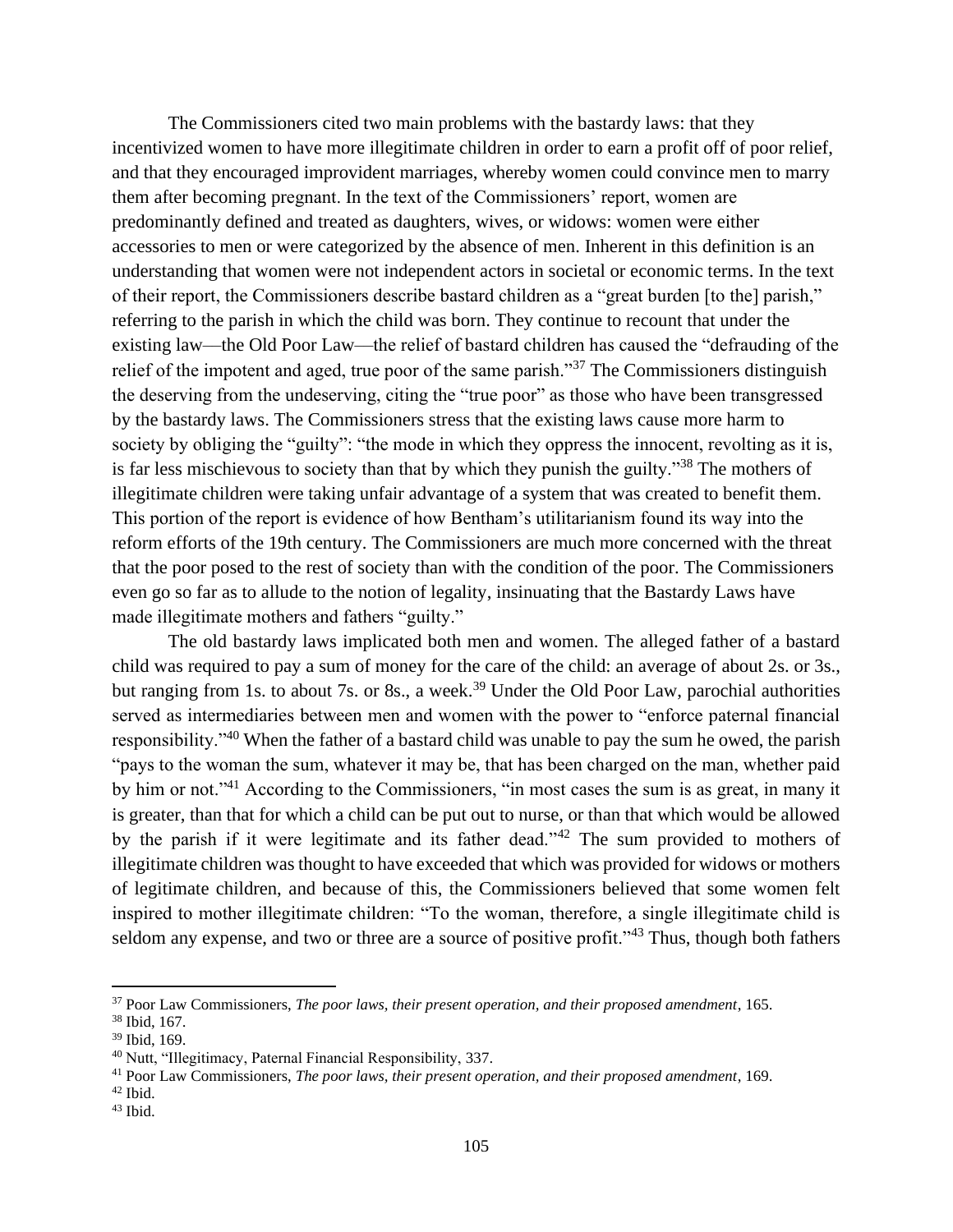and mothers bore some responsibility for the care of a bastard child, it was women who the Commissioners believed were taking advantage of the system.

According to the Commissioners, the bastardy laws encouraged women to have illegitimate children by providing them with monetary compensation. The Commissioners' concerns about the spread of illegitimacy reflect their attentiveness to the impact of the population on the economy and the rest of society. Malthus argued that the poor laws were increasing dependency by providing a disproportionate amount of relief to the poor. The Commissioners make essentially the same claim: that illegitimate mothers were receiving an inordinate and undeserved amount of relief. The Commissioners believed that if left unchecked under the bastardy laws, this would lead to the overall detriment of society.<sup>44</sup> The Commissioners' invocation of Malthus involves a negative definition of charity; they believed that they would be able to deter women from a particular behavior by withholding monetary assistance.

The aforementioned testimony that the commissioners collected spoke to the "social demoralization" that "flowed from the abuses of existing law and practice."<sup>45</sup> According to the evidence, women would perjure themselves in order to gain money; blackmail men in order to get married; and even lie about pregnancy in order to reap the benefits promised to single women. The Commissioners' use of testimony to confirm these facts erases the stories of women who genuinely depended on this sort of poor relief. They conclude with an excerpt from the evidence provided by Mr. Simeon in 1831 before the House of Lords' Committee on Poor Laws. In response to the question of "What alterations can you suggest in the Bastardy Laws?", Mr. Simeon responds: "By refusing to give any order upon the father for support, or upon the parish even. I would throw the onus entirely upon the woman."<sup>46</sup>

In proposing the enactment of the Bastardy Clause, the Commissioners made clear that poor relief was no longer meant to be a "burden" on society. The individual—in this case, a woman––was responsible for her own relief. The Bastardy Clause thus represents an absence of charity. Nowhere in the Bastardy Clause do the Commissioners reference women's income or economic opportunities; they only state that women should be allowed to take care of their children on their own. The omission of this information suggests a few conclusions: that the Commissioners did not have information about women's incomes, that they deliberately chose to exclude it, or that perhaps they did not consider it necessary to include. Whatever the correct conclusion, there is a major gap in the Commissioners' analysis, as they are unable to prove that poor women would actually be *capable* of raising a child on their own. Whereas under the old bastardy laws women had been aided by the parish, they were now required to support themselves and their children on their own. The Commissioners justified this new form of poor relief––or a lack thereof––on moral

<sup>44</sup> Scholar Thomas Nutt supports this view of the New Poor Law, and stresses the distinction between the old and new laws: "Whereas the old poor law had for centuries stressed the importance of paternal responsibility, Malthus provided the Commissioners with a theoretical and providential justification for shifting the entire burden of responsibility of illegitimacy onto the mother. This allowed the Commissioners to attack both the moral and the material failings of the poor law, since the shift to maternal responsibility would in theory deprive women of the material incentive to become pregnant outside wedlock" (358).

<sup>45</sup> Poor Law Commissioners, *The poor laws, their present operation, and their proposed amendment*.

<sup>46</sup> Poor Law Commissioners, *The poor laws, their present operation, and their proposed amendment*, 177.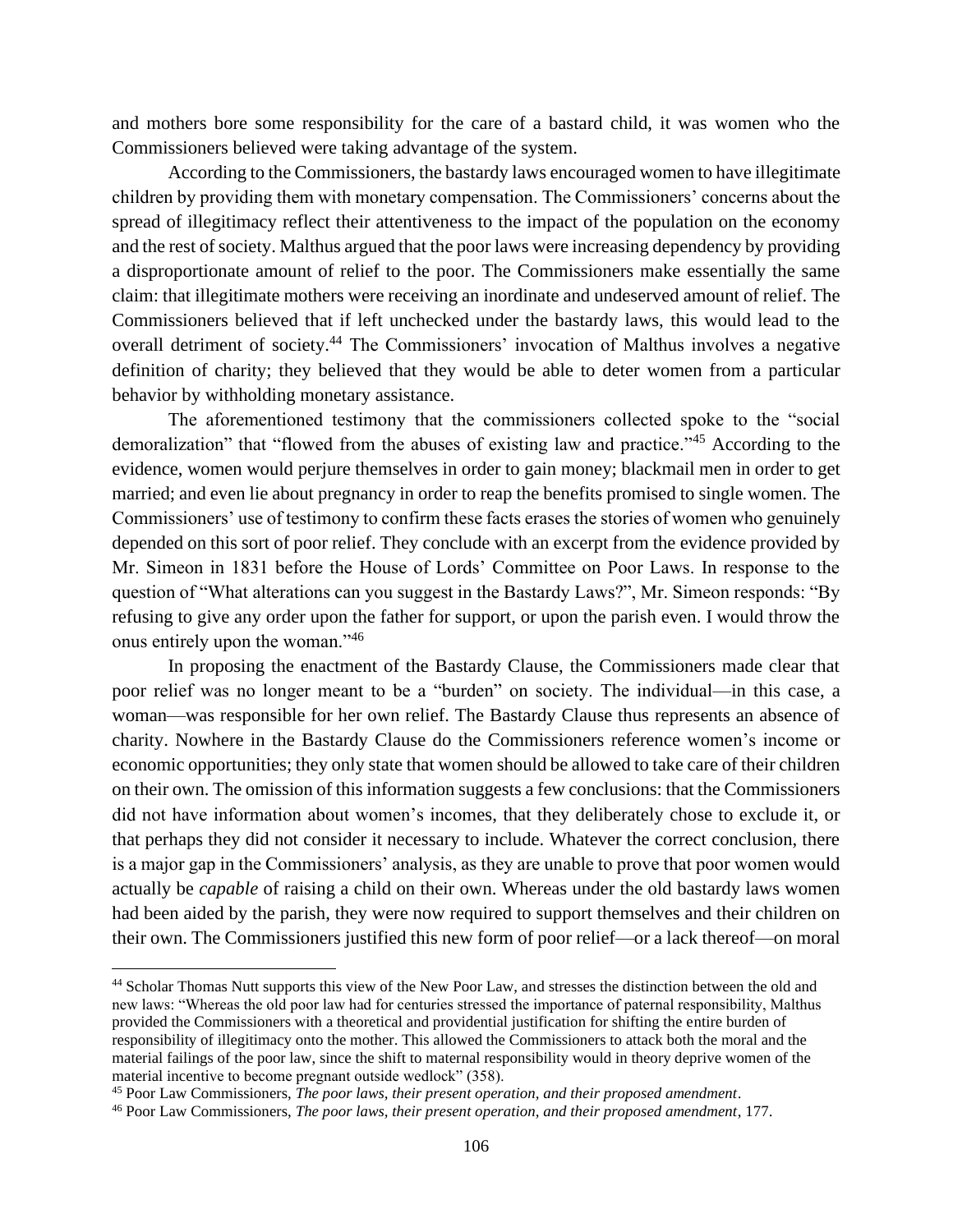grounds in addition to economic. In fact, the two are almost inextricably linked: in many ways, the immorality of women's actions stems from the burden placed upon society and the economy.

Regardless of whether the Commissioners believed women were capable of supporting children on their own, it is clear that they did not envision that women would continue to be dependent. This view is supported by historian Anna Clark, who challenges the notion that the New Poor Law ignored women workers: "the commissioners regarded women, like men, as atomistic individuals responsible for their own destiny." This is exemplified by the Bastardy Clause itself, which made it so that Edwin Chadwick, along with the other poor law Commissioners, "assumed that poor single women must earn wages." Chadwick was of the belief that the New Poor Law would raise women's wages.<sup>47</sup> Those who shared Chadwick's views believed that the unregulated market would present women with opportunities for economic gain. This view would change by the late 1840s and 1850s, when the poor law Commissioners "did begin to define single women, not as potential wage-earners, but as dependents who deserved outdoor relief if they could not find a man to support them."<sup>48</sup> Women became implicated in the discourse surrounding liberalism and individualism: "For working-class critics, the new clauses, which laid economic responsibility on the single mother, epitomized the true political logic of the new Liberal regime."<sup>49</sup> The Commissioners believed that the absence of an established religious or social system of relief would best benefit the poor: "relief" would come by way of the market. In fact, it was these older systems that had perpetuated the kind of dependence that the Whigs believed was detrimental to the economic order.<sup>50</sup>

### **III**

Before the New Poor Law was officially enacted, it was subject to debate in the House of Commons. The Bastardy Clause was heavily debated. Though Whigs were generally proponents of the law, the debate was not divided entirely along party lines. On April 17, 1834, Lord Althorp, a Whig, presented the new law to Parliament.<sup>51</sup> While it was received approvingly in the House of Lords, some politicians in the House of Commons protested the proposed law.<sup>52</sup> At the

<sup>47</sup> Anna Clark, "The New Poor Law and the Breadwinner Wage: Contrasting Assumptions" *Journal of Social History* 34, no. 2 (Winter, 2000): 267.

<sup>48</sup> Clark, "The New Poor Law and the Breadwinner Wage: Contrasting Assumptions," 268.

<sup>49</sup> Cody, "The Politics of Illegitimacy."

<sup>&</sup>lt;sup>50</sup> The work of historian Peter Dunkley proved to be influential in shaping my understanding of this topic. He writes that the New Poor Law "promised virtually to eliminate individual judgement in the crucial matter of arbitrating appeals of the poor for aid" (142). He develops the idea that the New Poor Law constituted a major departure from earlier forms of charity in that it mirrored the development of the free market: "Not only was reformed relief administration founded on efforts to substitute universal sanctions for those that had been circumscribed and variable under the old system; but their operation was seen as essentially mechanical and impersonal, much like the market constraints they were designed to uphold" (148). The path to a liberal economy necessitated a change in thinking about charity, and the Bastardy Clause was necessarily a product of this change. For more information, see: Dunkley, Peter. *The Crisis of the Old Poor Law In England, 1795-1834: An Interpretive Essay*. New York: Garland Pub., 1982.

<sup>51</sup> Lord Althorp held the office of Chancellor of the Exchequer until 1834.

<sup>52</sup> Cody, "The Politics of Illegitimacy."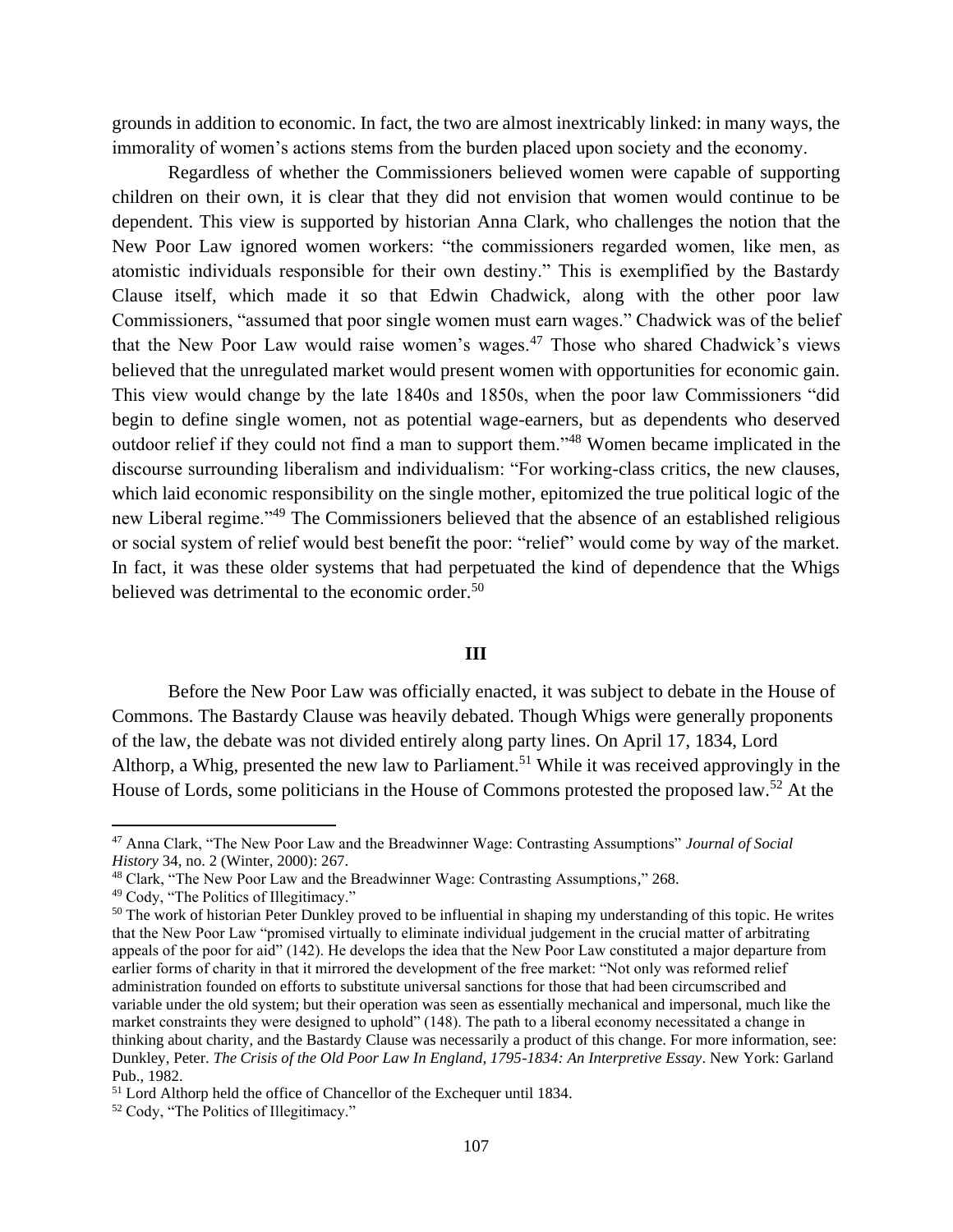June 18th sitting of the House of Commons, bastardy was the chief subject debated. Mr. George Robinson, a Whig, was the first to speak.<sup>53</sup> He asks, "What would the situation of the unfortunate mother then be?" and "he maintained that, in nineteen out of twenty cases, in which a female gave birth for the first time to a bastard child, it would be found that she was not able to maintain herself and child." Placing the economic burden on women would ultimately be unsuccessful. He refers to the proposed clause as "monstrous" and challenges the notion that it would reduce licentious behavior. He believes that,

"If you were to hold out to persons who were seduced under promise of marriage, that they should not receive any support from the fathers of their children for those children, but that they should find it for them themselves, it would not prevent licentiousness among the lower classes of society. Prudential considerations might suspend for short periods, but they never could annihilate the natural desires of woman."<sup>54</sup>

Mr. Robinson's view does not reflect some enlightened, moral view of women, unlike some of the other members of Parliament. Instead, he believes that the Bastardy Clause will not solve the problem it was created to address, and that sexual immorality will persist. Later in the session, Mr. Robinson expresses that he thought the burden of caring for a child should not fall solely on the woman, but on the husband or the grandparents as well. He emphasizes that "He feared that such a law would have the effect of demoralizing and brutalizing the people, and tend to pauperize those who would otherwise be industrious and independent."<sup>55</sup> In the absence of charity, the condition of the poor would be made worse. Mr. Robinson's statements reflect the more conservative reasoning that called for protecting the weak.

Lord Althorp was among those who defended the law, stating that:

"it was necessary to consider whether those laws had had the effect of deteriorating the morals of those classes; and whether, by the proposed alteration, they might not anticipate some correction of the evils of the existing system, and some improvement both in the morals and the conduct of the classes to which he had referred."<sup>56</sup>

Lord Althorp raises the question of morality: the issue of bastardy is depicted as a moral issue that might be ameliorated by the new law. Later in his speech before Parliament, Lord Althorp expands his argument to say that the current bastardy laws are actually an "inducement" against female "chastity and morality."<sup>57</sup> Another Whig Mr. Charles Buller underscored the belief that the law was an incitement to perjury. Others echoed his concern and added that "It was perfectly clear, that the present Bastardy-laws not only were destructive of chastity and other female virtues, but also tended, in an alarming degree, to encourage perjury."<sup>58</sup>

<sup>&</sup>lt;sup>53</sup> At the time when the New Poor Law was debated in the House of Commons, Robinson was a member of Parliament for the city of Worcester. Robinson was registered as a Whig in 1826.

<sup>54</sup> Parl. Deb. (June 1834) 522-523.

<sup>55</sup> Ibid, 542-543

<sup>56</sup> Ibid, 524.

<sup>57</sup> Ibid, 525.

<sup>58</sup> [Ibid,](https://api.parliament.uk/historic-hansard/commons/1834/jun/18/poor-laws-amendment-committee) 529-530.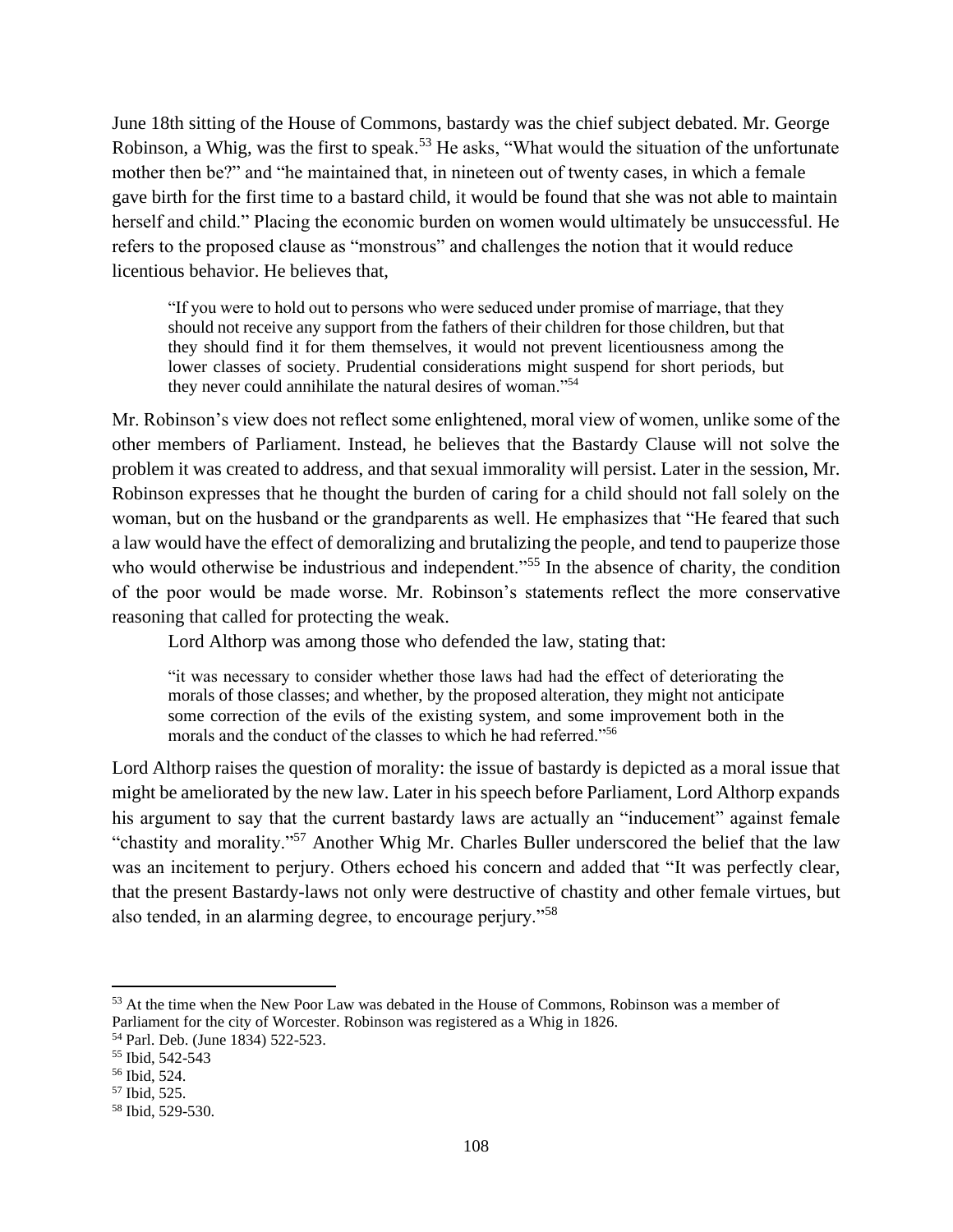Mr. John Benett, a representative of Wiltshire South, spoke adamantly against the law. Though he was a Whig, he did not align politically with the reformers. He attested that "in the whole course of thirty years' practice as a Magistrate, he had never reason to suspect, that any woman who had sworn her child before him acting as a Magistrate had perjured herself. […] he never knew them […] to commit perjury for the purpose of obtaining support for their bastard children." Benett challenged the claims of other members of Parliament, who believed that perjury was a motivating factor to overturn the existing bastardy laws. He continues, professing "he did not see why the punishment, in the shape of being burthened with the maintenance of the child, should be thrown upon one party, and that party the most defenceless, and the most exposed to the seductive influence and power of the other."<sup>59</sup> Mr. Benett describes the Bastardy Clause as a punishment. Not only had it removed a source of poor relief, but it had imposed a new economic burden on those who were the "most defenceless." Mr. William Cobbett, a Radical, spoke in agreement with Mr. Benett. He, too, referred to the Bastardy Clause as a punishment: "It was the custom to speak of the poor as immoral, and profligate, and guilty of all sorts of crimes for having bastards; and it was gravely proposed, that punishment should be inflicted on them for such a heinous offence." Mr. Cobbett raises a key consideration in the debate. He questions why the poor should be punished for having illegitimate children when the issue of bastardy is not restricted to the least fortunate. "Poverty was here the cause of all the crime," he said. "To adopt a proper remedy, it should be applied to the cause of the evils complained of, and not to the effects."<sup>60</sup> Mr. Cobbett argues that bastardy was a symptom of a larger societal issue. At the June 18<sup>th</sup> meeting of the House of Commons, Mr. Cobbett was the only member of Parliament to direct address the correlation between poverty and bastardy.

On July 28, the debate in the House of Commons continued. The Bishop of London, Charles James Blomfield, spoke in support of the law, believing that "the community at large would be greatly benefited" by its passing.<sup>61</sup> Blomfield's view is reflective of how traditional moral arguments still survived. The arguments of those in favor of the law show that moral concerns remained––alongside material calculations––central to deciding who was deserving of charity: unwed mothers were not deserving because they were abusing the sustenance of the parish, but also because their actions were perpetuating immorality. As a result, it seems that "immorality" refers not only to sexual deviance, but to the impact that a woman's actions had on society. By mothering an illegitimate child, a woman was placing an undue burden on society and increasing its poverty, which were also "immoral."

The shifting language around welfare is apparent in these debates. The poor no longer had a right to assistance, but a *duty* to care for themselves and their children without government aid. Liberals believed that women's promiscuity was not only the source of their own misfortune, but of the growth of poverty and societal destruction. Far more members of Parliament spoke in support of the law than against it. Opponents feared that women, the most defenseless sector of

<sup>59</sup> Parl. Deb. (June 1834), 531-532.

<sup>60</sup> Ibid, 532.

 $61$  Ibid.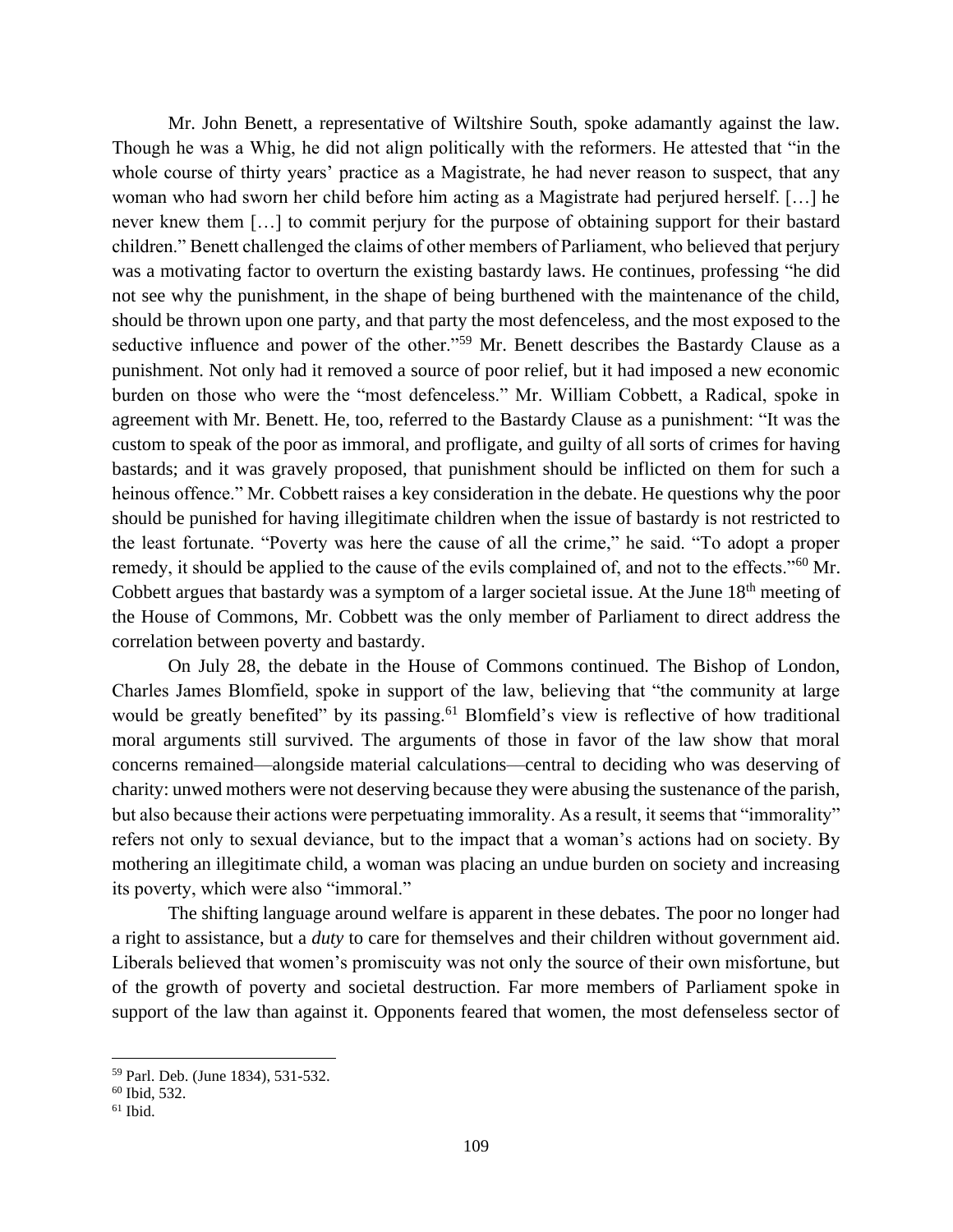society, would be unable to support themselves. They were becoming victims of a new system, a system which would punish them by assigning them economic responsibility. Critics and supporters of the law disputed the "rights and responsibilities" of single mothers. Some members of the opposition "defended paternalism and the old bastardy provisions because they saw women disadvantaged as childbearers and caretakers trying to survive in a gendered marketplace. Not only were women's wages significantly lower than men's, […] but bastardbearers also had the added burden of caring for their children while trying to earn a living."<sup>62</sup> Economic questions were central to the debates on the Bastardy Clause. These opponents were concerned with the place of women in a changing economic system, as evidenced by members of Parliament like William Cobbett. To them, bastardy was merely a consequence of poverty, the true evil.

#### **IV**

The New Poor Law is a distinct example of the shift from paternalism to liberalism, a transition that had occurred over the course of centuries in the English economy. Unlike ever before, capitalism's virtues—individualism, labor, and competition—became affiliated with government action. As such, the state's conception of poor relief was subject to change. This is reflected in the Bastardy Clause, which charged unwed women, like all other members of society, with the responsibility of supporting themselves and their children without the aid of the parish. Existing scholarship has firmly positioned the political debate surrounding the New Poor Law and its Bastardy Clause in the context of economic history. This paper has ventured to explain how this political debate reflected not only shifting views on the economy, but on charity itself. In resolving that illegitimate mothers were no longer deserving of poor relief, the Commissioners of the New Poor Law situated them among the undeserving. Bastardy was not solely an economic problem but a moral and social evil, one that reproduced an impoverished population and encouraged degenerate behavior among women. The Commissioners believed that withholding aid would diminish these issues. But as evidenced by the parliamentary debates, the issue at hand was not bastardy, as the Commissioners suggested, but poverty. What the Commissioners did not consider was that deprived of poor relief, unwed mothers might resort to abortion or infanticide to appease their suffering.

The New Poor Law manifested a new attitude toward charitable giving. The state, which had long occupied a paternalistic role, would no longer provide aid to those who should be capable of earning for themselves. Ultimately, the Bastardy Clause was subject to much reform in the decades that followed, but its impact posed lasting questions about who was deserving and undeserving of poor relief.

<sup>62</sup> Cody, "The Politics of Illegitimacy."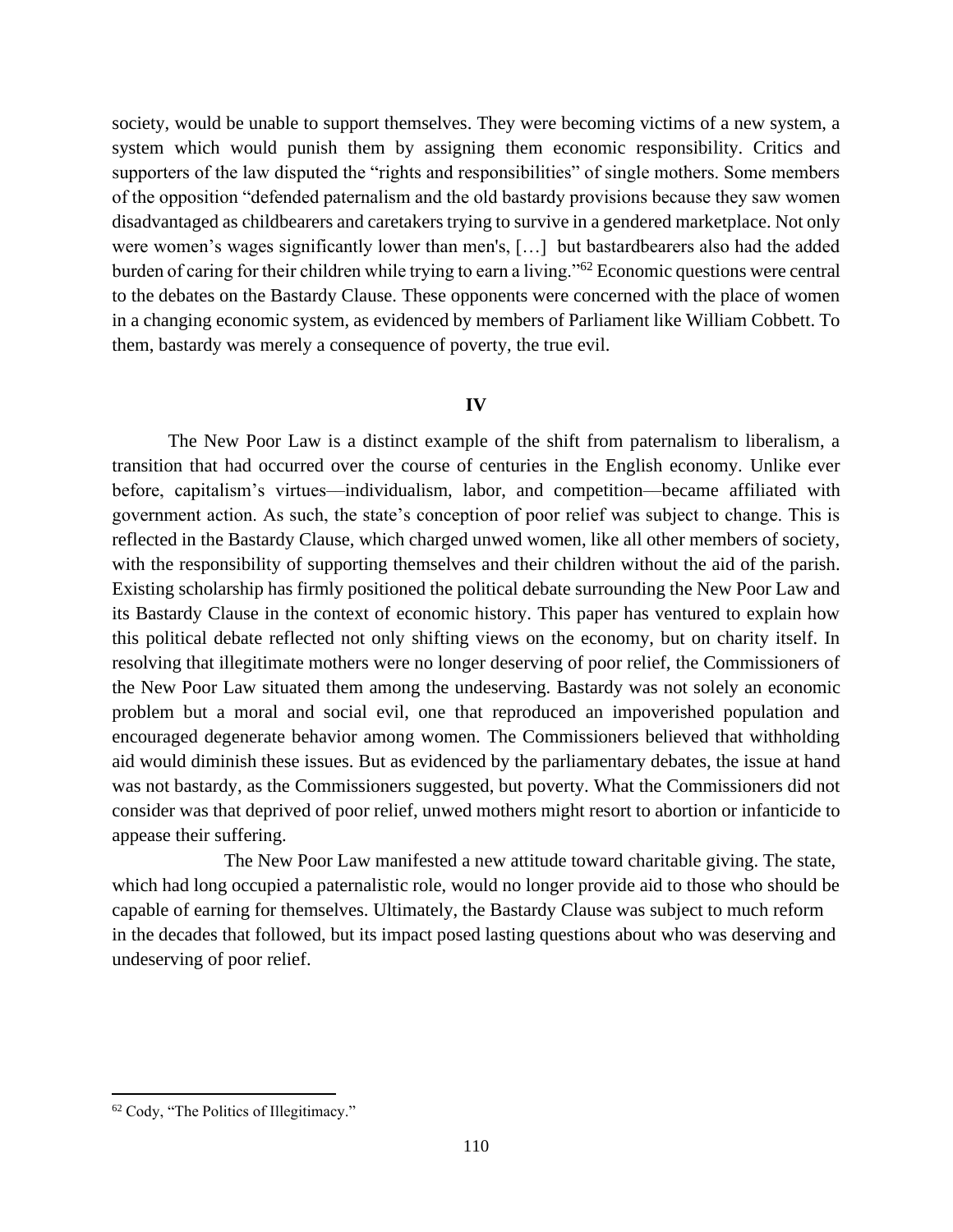## **Bibliography**

#### *Primary Sources*

- "An Act for the Relief of the Poor," (1601). [http://www.workhouses.org.uk/poorlaws/1601act.shtml.](http://www.workhouses.org.uk/poorlaws/1601act.shtml)
- *Poor laws: the injustice, immorality, and inhumanity of the present system: and an account of the great success of some new modes of diminishing paupers and pauperism- 5th ed.*, 5th ed. Barnet: Printed and sold by J.J. Cowing, 1822.
- Barnett, A. *The poor laws and their administration, being an enquiry into the causes of English pauperism and the failure of measures intended for its relief: also practical suggestions to reduce the amount of parochial assessments and improve the condition of the poor*. London: Simpkin and Marshall, 1833.
- Friend to the industrious and oppressed. *Consequences resulting from the poor laws in England*. London: T. Flint, 1830.
- Malthus, Thomas Robert. *An Essay on the Principle of Population* (1798; reprint, Harmondsworth, England: Penguin, 1970), 136.
- Parl. Deb. (June 1834) [POOR-LAWS' AMENDMENT—COMMITTEE. \(Hansard, 18 June](https://api.parliament.uk/historic-hansard/commons/1834/jun/18/poor-laws-amendment-committee)  [1834\).](https://api.parliament.uk/historic-hansard/commons/1834/jun/18/poor-laws-amendment-committee)
- Parl. Deb. (July 1834) [POOR LAWS' AMENDMENT. \(Hansard, 28 July 1834\).](https://api.parliament.uk/historic-hansard/lords/1834/jul/28/poor-laws-amendment)
- Poor Law Commissioners. *The poor laws, their present operation, and their proposed amendment, chiefly drawn from the evidence and reports of the Poor-Law Commissioners*. London: C. Knight, 1834.
- Senior, Nassau William. *Political economy*. London: J.J. Griffin, 1850.
- Smith, Henry Stooks. *The Parliaments of England: From 1st George I., to the Present Time*. London: Simpkin, Marshall & Co., 1844.

#### *Secondary Sources*

Atkinson, Charles Milner, *Jeremy Bentham; His Life and Work*. London: Methuen & co., 1905.

- Blaug, Mark. "The Myth of the Old Poor Law and the Making of the New." *The Journal of Economic History* 23, no. 2 (1963): 151-84. Accessed November 20, 2020. [http://www.jstor.org/stable/2116435.](http://www.jstor.org/stable/2116435)
- Clark, Anna. "The New Poor Law and the Breadwinner Wage: Contrasting Assumptions." Journal of Social History 34, no. 2 (Winter, 2000): 261-281.